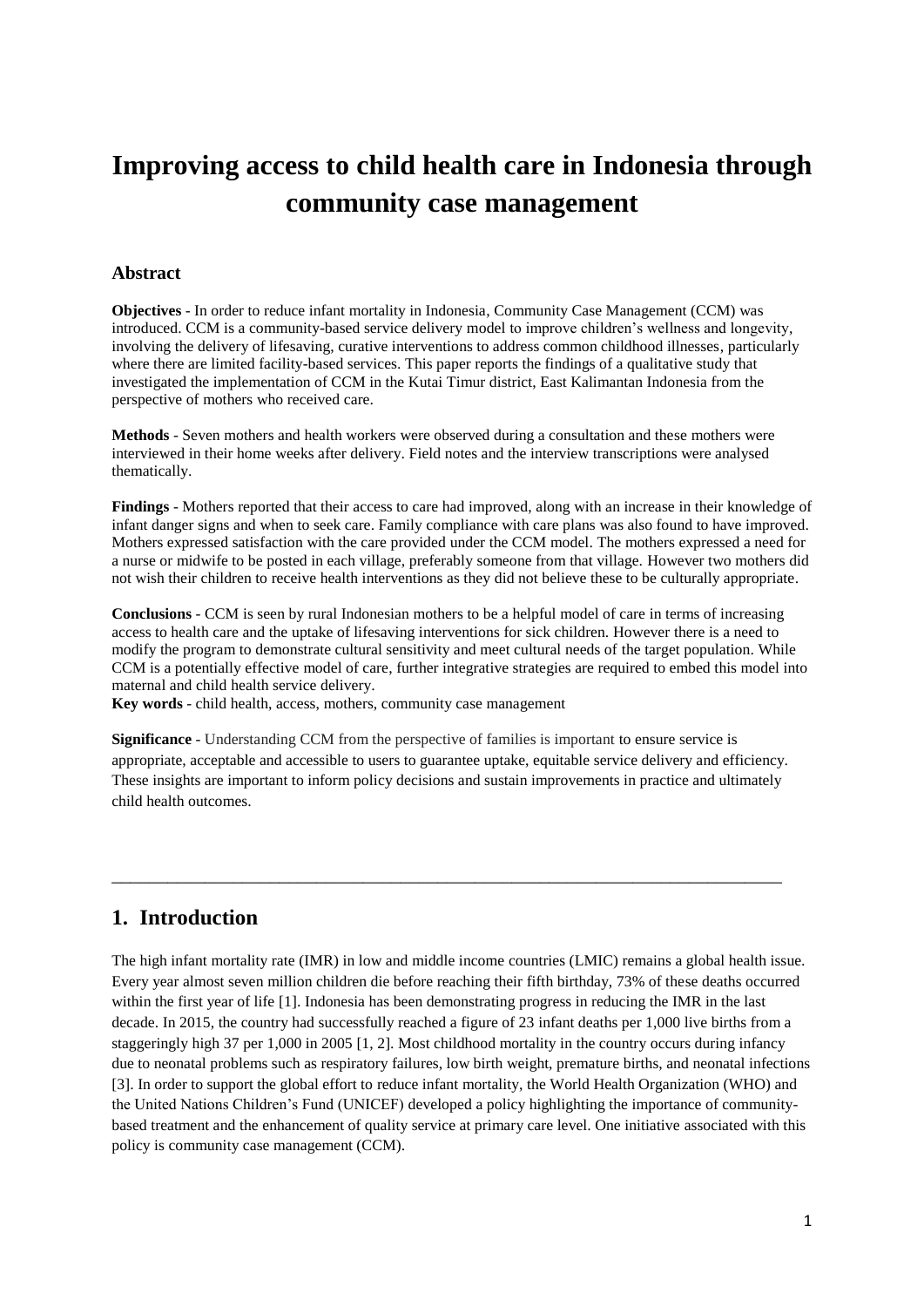CCM is a community-based service delivery model designed to improve children's wellness and longevity [\[4\]](#page-7-3). The model involves the delivery of lifesaving, curative interventions to address common childhood illnesses such as diarrhoea, pneumonia and malaria, particularly where there are limited facility-based services. [\[5\]](#page-7-4). CCM involves the delivery of evidence-based child survival interventions [\[6\]](#page-7-5) that include, antibiotics, oral rehydration therapy, zinc, and antimalarial drugs. CCM also includes timely care seeking, promoting appropriate home care, and referral to facilities [\[5\]](#page-7-4). CCM has been implemented in a number of countries [\[7-9\]](#page-7-6). In CCM, primary health care workers (PHCWs) (nurses, midwives and trained health volunteers), provide health services at the community level through family visits or consultations at village clinics to bring the service closer to the community and provide timely and accessible care. While nurses and midwives had a minimum of three years nursing and midwifery training, health volunteers graduated from high schools only. All PHCWs undertook a two weeks training program prior the implementation of CCM.

While there is strong medical evidence regarding the need for and success of the package of care delivered as part of the CCM model in reducing infant mortality [\[10-12\]](#page-7-7), and the benefits received by the community [\[9\]](#page-7-8), there is little knowledge concerning the experience of families who receive this care. Understanding CCM from the perspective of families is important to ensure service is appropriate, acceptable and accessible to users to guarantee uptake, equitable service delivery and efficiency. In addition, an investigation into community experiences of models of care is an important component of assessing the merit of health services and documenting lessons learnt to inform policy decisions and sustain improvements in practice and ultimately child health outcomes [\[9\]](#page-7-8).

This paper reports research that investigated the experiences of families who formed part of the implementation of the CCM model of care. The model was aimed at treating childhood illnesses in the rural area of the Kutai Timur district, East Kalimantan. This paper provides a rich description of how the CCM program was received in the Kutai Timur district and how mothers perceive its benefits.

#### **Kutai Timur: the context**

Kutai Timur is located in the province of East Kalimantan, Kalimantan Island; the biggest island in Indonesia. With a size of 35,747 km<sup>2</sup>, the district is inhabited by 253,847 people [\[13\]](#page-7-9), or approximately seven people living in every  $km<sup>2</sup>$ . The population has grown by about four percent every year as the result of the increase in the number of births, and the number of people who come to work and migrate due to the government transmigration program. Kutai Timur consists of 18 subdistricts with 135 villages. Health care delivery in Kutai Timur is managed by a district health office, with one public hospital and 19 *Puskesmas* (community health centres) [\[14\]](#page-7-10). However not all were in operation at the time of the study due to a shortage of resources and staff [\[15\]](#page-7-11). Health services are mainly provided by medical doctors, nurses and midwives [\[14\]](#page-7-10). The distribution of health workers across the district is challenging. CCM was implemented in 17 villages in seven subdistricts. At the time of this study five of seventeen villages had neither a doctor, a nurse nor a midwife in residence [\[14\]](#page-7-10). Traditional healers and traditional birth attendants known as *Dukun* [\[7\]](#page-7-6) or lay health workers also provide health care at the village level.

Accessing a health facility in Kutai Timur can be a challenge for many communities as villages may be geographically isolated. Many of the roads between villages are not sealed and travel can be further complicated by the absence of public transport and the cost incurred by this travel. Some villages are separated from the main island by a sea strait and others by rivers. To access *Puskesmas*, people often needed to hire a boat, which is expensive.

### **2. Methods**

In order to comprehensively consider the impact of CCM on families from the mother's perspective, qualitative data were collected from July to October 2011. Ethical clearance was obtained from the UTS Human Ethics Research Committee as well as from the Faculty of Nursing Universitas Indonesia. The data collection included an observation of seven consultations between PHCWs and mothers followed by in depth interviews with these mothers after the consultation to understand their experiences of receiving care. Mothers were purposively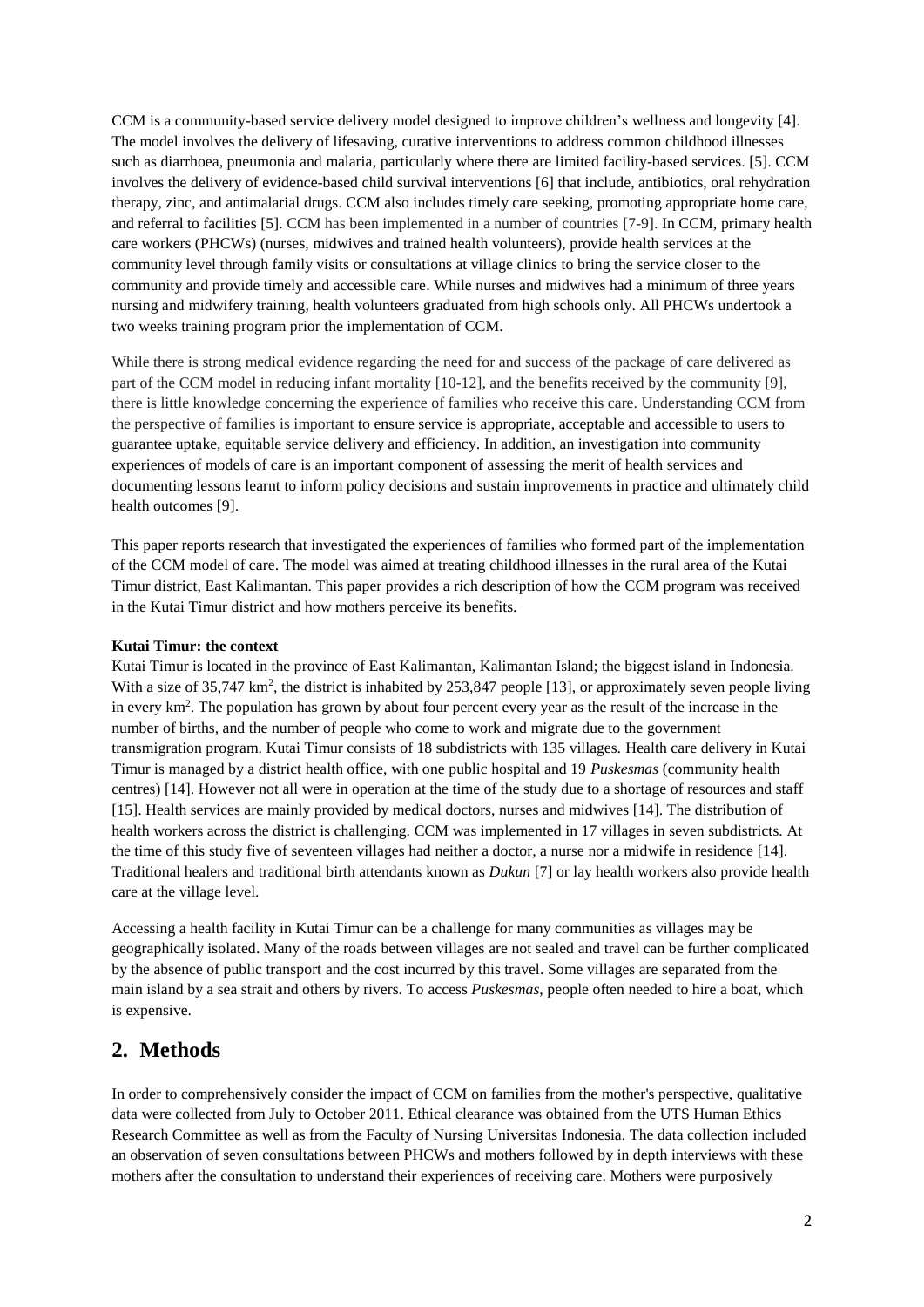selected [\[16\]](#page-7-12) as they are the primary carers of their sick children and therefore have most contact with PHCWs delivering CCM. One mother was selected from each of the seven villages where CCM was implemented. PHCWs asked mothers who approached them for a non-urgent health consultation if they would like to take part in the study. Once a mother showed interest the first author provided information and obtained consent. Seven mothers were recruited in the study. Mothers were aged between 18 and 37 with infants aged 1 to 4 weeks. Five mothers had completed primary school while two had not. All mothers were housewives.

Observations were conducted during the PHCWs' consultation. The purpose of the observation was to capture the interaction between the PHCW and mother, the intervention delivered by PHCWs using CCM protocols and how mothers responded to the care they received. In depth interviews of approximately one hour were held with mothers after the consultation. Further observation and interviews were terminated when data saturation was achieved and no new understandings were emerging. The interviews were recorded and the observations were written up as field notes. While field notes are written in English, the interviews were conducted and transcribed in Bahasa Indonesia. The transcripts were then translated into English with the closest interpretation and meaning for further analysis. As a native Indonesian, the author used the approach of 'researcher as translator' [\[17\]](#page-7-13). In this role, the author was able to pay close attention to cross cultural meanings and interpretations, and therefore engaged with the issues of meaning equivalence within the research process [\[17\]](#page-7-13)

The data were analysed using thematic analysis [\[18\]](#page-7-14). Once collected, the data were reviewed, sorted and classified to identify issues, topics, patterns, and themes. This method of analysis provided an opportunity for the researcher to become immersed within the data and so generate rich insights into the participants' world [\[18\]](#page-7-14). In this study transcripts were read repeatedly (reread) and sorted to allow the creation of a conceptual map of predominant story lines. As new data was obtained through the continued process of interview and observation, new categories were created and some categories collapsed into themes. Categories developed into themes by virtue of their fit with and truthfulness to the data [\[19,](#page-7-15) [20\]](#page-7-16). Field notes were used alongside interview data to link the context with phenomena and improve rigor of the research.

# Findings

Four themes emerged from the data. These themes were geography and services; child health knowledge; satisfaction to care and services, and a theme that focuses on socio cultural context issues. These are described below.

### *Geography and services*

Participants noted that services were closer to home. One participant said that, "with the presence of a nurse and midwife (PHCWs) in our village, the service becomes closer and it is easier for us to get health services" [Mother, with son age 4 weeks]. Mothers said that since the delivery of CCM they did not need to take their sick children to town for care. A mother participant said:

I am satisfied ... with the nurse and midwife here, it is easier for us to get service ... we used to go to (local town) when we need a medical service for our sick babies ... it now becomes easier ... (to get service) was not difficult ... very convenient and close. [Mother, with son age 3 weeks]

A mother also confirmed that before a PHCW was employed in her village, she used to seek help from a traditional birth attendant as there was no one else available. Since the introduction of CCM in her village, the mother reported that she would rather come to the PHCW for help. Care is even more available to mothers because with CCM, PHCWs actively visited families with sick babies to their homes. The presence of PHCWs in their villages was said by mothers to have reduced delays in receiving medical care. One mother reflected upon the experience of her neighbour whose baby died on the way to the health centre due to the distance and lack of transport.

### *Child health knowledge*

Mothers reported that their understanding of child health had improved following the CCM implementation. Mothers stated that home visits from PHCWs had helped them to learn about infant dangers signs and know when to seek care. Some mothers reported sharing this new knowledge with others in the community and said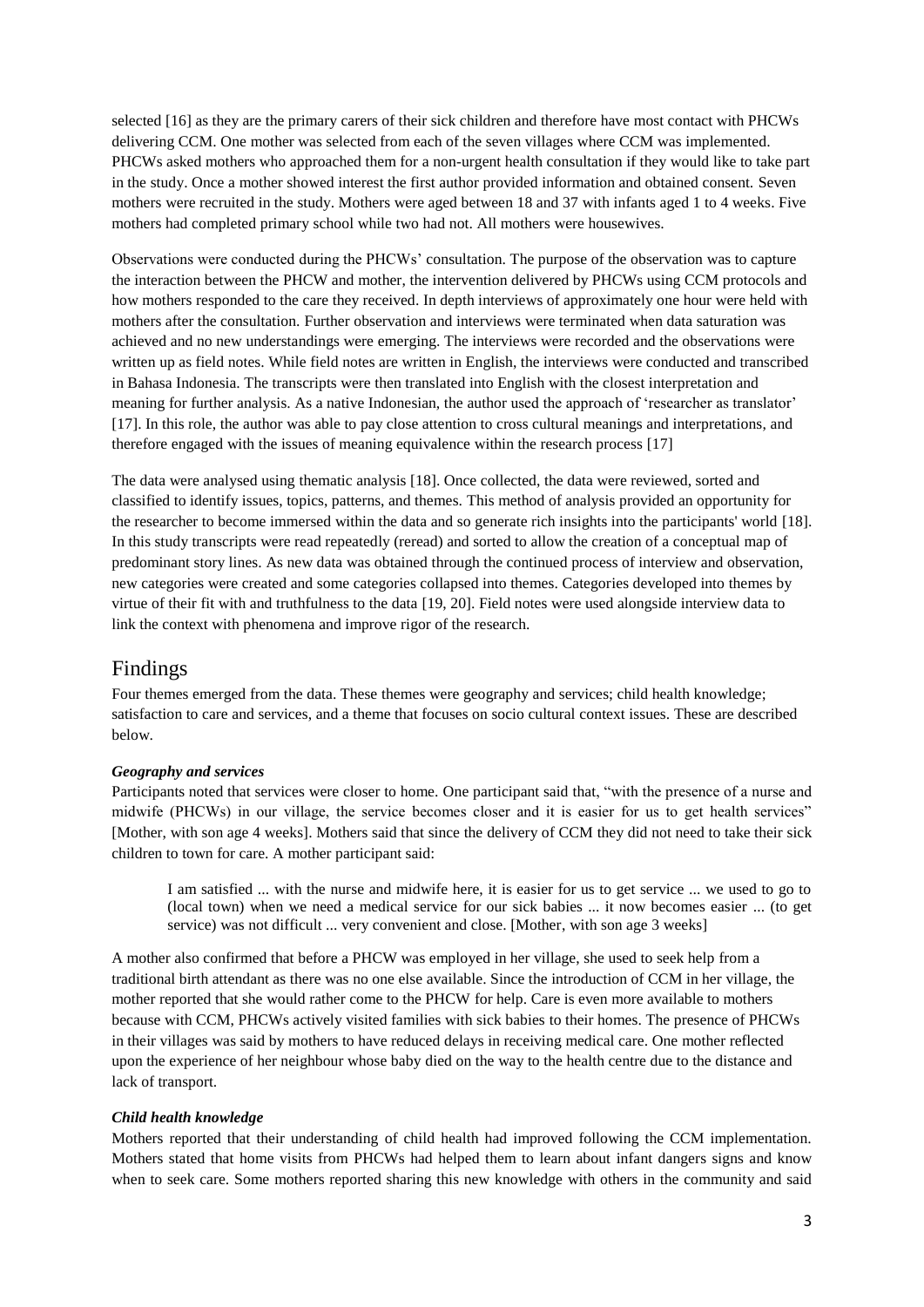they felt confident to either perform child health practices or ask a health worker for help with a sick child. This was verified by one mother who said:

This is new experience that I can share with my relatives ... in case I have a new baby with low birth weight again (in the future); I know what to do ... This is really good because I have never received service like this before. [Mother, with son age 4 weeks]

The interview data was corroborated with data from non-participant observation of mothers with the PHCW. One mother with a low birth weight baby demonstrated the essential newborn care practice of Kangaroo Mother Care that was taught to mothers as part of the CCM protocol. Another mother recalled appropriate umbilical cord care that was also part of the CCM community education efforts.

The periodic home visits that PHCWs made to mothers was said to have improved the mothers' compliance with prescribed treatments. During a follow-up visit by a PHCW (midwife) to a mother with a baby that had an eye infection it was observed that the mother had dispensed the antibiotic eye drops as evidenced by the improved condition of the baby's eyes and reduction in the amount of the medication. Three mothers also reported that they had followed the protocols taught by the PHCWs. They said that from that time on they always washed their hands before touching their babies. In the interview following the visit, one PHCW affirmed that "...and we can monitor the mothers' compliance with treatment because the mother is the one who gives the medication to the sick baby at home...we can ask to the mother (how the medication was administered). Before CCM (was implemented), we had never known how the follow up care at home was (by mother)...we couldn't monitor. "

#### *Satisfaction to care and services*

Mothers indicated that they were satisfied with the care delivered by PHCWs and that their needs were being addressed at the household level. She said: "it is very good and I am really happy ... because the midwife had used the knowledge that she'd got from the training to my baby and myself" [mother, with daughter age 2 weeks].

Mothers stated they were satisfied because they believed they were getting more attention from the PHCWs. One mother reported:

It is better now ... in the past ... when we went home from hospital after a birth, nothing happened ... no one gave attention (to me and my baby) except my neighbour. Now I am visited by the midwife and CHW *.*.. I am so happy .... [Mother, with son age 4 weeks]]

Another factor found to contribute to mothers' satisfaction was that the interventions delivered by PHCWs had led to improved child health. Three mothers with low birth weight babies reported that their babies' weight had increased significantly within a few weeks after applying the Kangaroo Mother Care technique that had been suggested by the PHCW.

#### *The socio-cultural context*

**.** 

Despite the successful outcome reported by many mothers, some participants noted issues and preferences in health service delivery that was not consistent with CCM. Some mothers said that they could not accept medication offered by PHCWs for cultural and religious reasons. This was affirmed by a mother who said "I don't want my baby to be injected. My other children have never got immunised ... I believe that the substance of the drug is not *halal".<sup>1</sup>* .Some mothers reported their preference for using traditional remedies such as herbs for their family members. During a consultation a mother described putting a herbal substance akin to pepper on her baby's umbilical cord. In order to improve health service at village level, mothers expected there would be a nurse or midwife they knew who resided in their village. Two mothers said that if a skilled health worker is available in their village, access to health care could be much improved.

<sup>1</sup> A term designated to any object or action, which is permissible to use or engage in, according to Islamic law.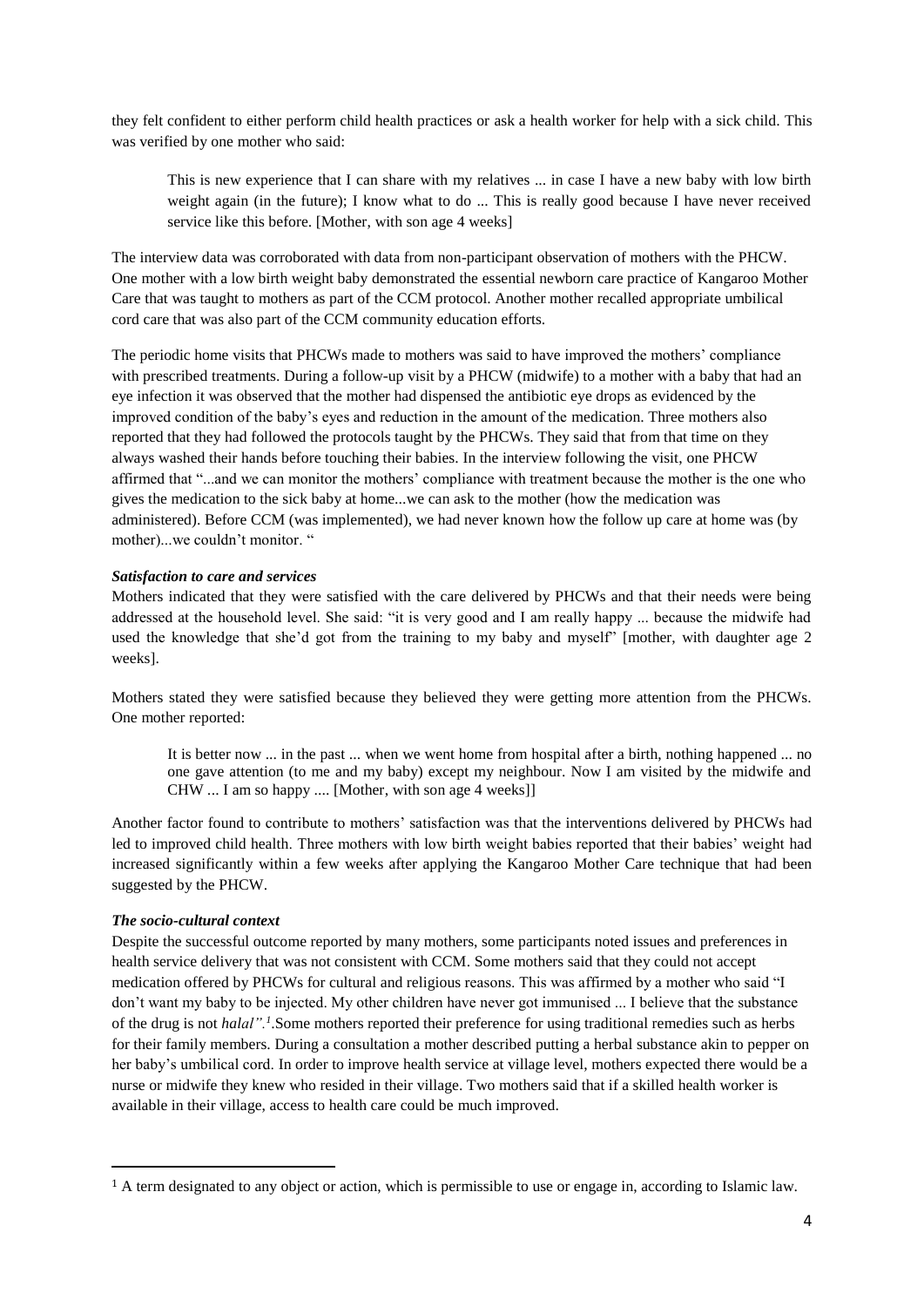# **3. Discussion**

Despite some mothers who found the services provided by PHCWs to be inconvenient, most participants affirmed that the implementation of the CCM program had resulted in better access to care. Mothers reported that they were satisfied with the care provided and they had improved their understanding of danger signs and health practices. These improvements were reported to have contributed to an increase in their compliance to care.

The ultimate goal of implementation of CCM is to reduce infant mortality in the district where the model is employed [\[5\]](#page-7-4). Further, the Ministry of Health has provided desired outcomes which include : improved access to interventions offered through CCM; an increase in the care seeking behaviour of community members; and an increase in the quality of child health services [\[5\]](#page-7-4). Findings from this research indicate that the intermediate results of CCM implementation have been achieved.

#### *Improved access to care*

The fact that CCM improves the community's access to care in rural areas is supported by earlier studies [\[11,](#page-7-17) [21-25\]](#page-7-18). Although there is a debate concerning whether CCM is the most effective model to reduce infant mortality, all studies agree that the model has enabled the community to gain better access to care through the deployment of PHCWs in rural areas. All studies recommend that for a successful CCM roll out, supportive policy at national and provincial levels should be put in place.

One of the challenges associated with maternal and infant death in rural areas is accessing emergency transport that often lead to delays in seeking and receiving care [\[26\]](#page-8-0), and the shortage of trained health workers [\[27\]](#page-8-1). The CCM model has helped to circumvent many of these delays by the provision of a PHCW at the village level along with the improvement of their capacity in addressing child health problem. The presence of PHCWs in villages can ensure the provision of initial treatment to sick children so that they may not need to travel to health facilities to get timely help. However, such health workers are not always available and in our study mothers indicated that this was a reason why traditional healers were called upon for help.

#### *Improvements in health literacy*

Since the CCM approach was introduced in villages in Kutai Timur, mothers stated that their understanding of illness had improved and they could more readily identify if there was something wrong with their babies and therefore seek help. Participants also agreed that the frequent visit from PHCWs to the home had enhanced the relationship between mothers and PHCWs. This familiarity with the Service resulted in mothers' confidence in accessing support or help in a timely manner from the PHCWs. Mothers also confirmed that they received important lessons from PHCWs so that they could identify health problems when they occur in the future with their own or relatives' babies.

The results of this study concur with the findings from the research conducted by Akweongo et al. [\[28\]](#page-8-2) that investigated CCM implementation for malaria in children in five sites in Africa. The authors report that caregivers' knowledge about the disease signs and symptoms improved following implementation of nominate the intervention. The improvement of mothers' knowledge of the signs of childhood illness is also demonstrated by George et al. [\[29\]](#page-8-3) following CCM implementation in Nicaragua. Beyond the studies on improvements in knowledge of CCM, other literature has established an association between child health and parent health literacy and important health outcomes. Two systematic reviews found that children whose parents had low health literacy often displayed poor preventative health care behaviours as adults that lead to poor child health outcomes [\[30,](#page-8-4) [31\]](#page-8-5). This highlights the need to integrate health promotion strategies into all child health programs that pay particular attention to the literacy needs of families [\[32\]](#page-8-6), including appropriate resources for families [\[33\]](#page-8-7). In addition, literacy programs for poor women may need to take health literacy into consideration [\[34\]](#page-8-8). Other interventions such as women's groups may strengthen the CCM model to provide additional opportunities for education and help to encourage families to seek immediate help when an infant is sick [\[35\]](#page-8-9).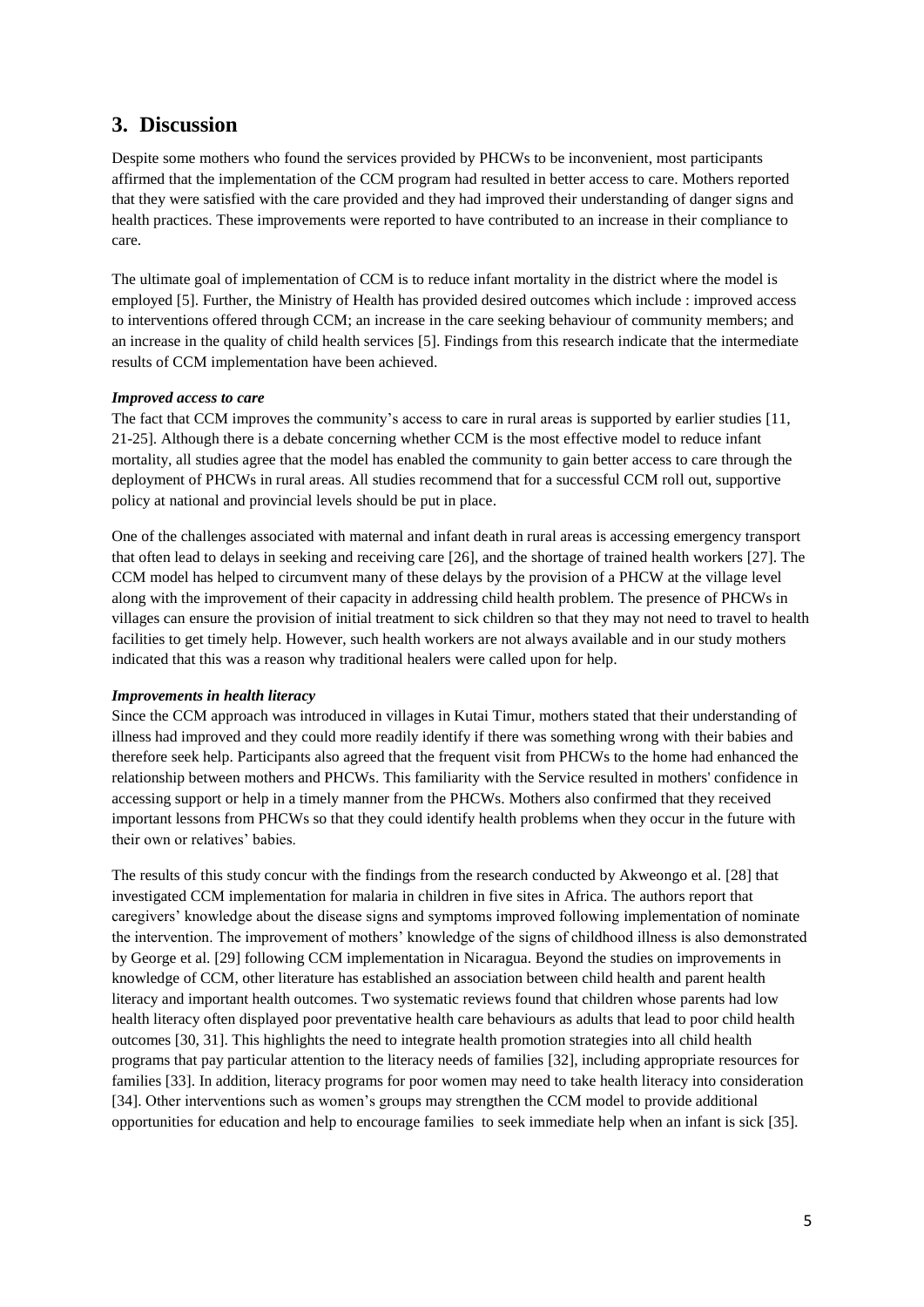#### *Care compliance: Reciprocal benefits*

One finding from this study was that mothers' compliance with care protocols improved following CCM implementation. A study by Winch et al. [\[36\]](#page-8-10) in Africa and South East Asia, highlights the important role that PHCWs play in monitoring the compliance of the family with regard to the management of pneumonia and malaria. The study revealed that PHCW supervision generated improved compliance with care and treatment. However, not all studies have demonstrated an increase in compliance following the implementation of CCM. Poor compliance with treatment was reported following CCM implementation for childhood malaria in Sierra Leone [\[37\]](#page-8-11) and Congo [\[38\]](#page-8-12). This highlights the need to review community intervention programs that involve CHWs.

Despite the important role of the PHCW in ensuring compliance, family members need to gain appropriate skills, knowledge and behaviours to continue to administer medications as per the required protocol. Therefore, ensuring that sick children receive appropriate therapy at home without constant supervision by PHCWs is essential and can have a positive impact on health workers themselves. Kane et al. [\[39\]](#page-8-13) reported that the compliance of a mother with prescribed health care was a factor that increased health worker motivation. Mothers' compliance with care may contribute to not only improved child health but can help to make PHCWs feel valued which may have an effect on health worker performance. Improvements in the performance of PHCWs can in turn increase mother's satisfaction with and acceptability of the care they receive.

These reciprocal benefits, that is mothers' increased compliance with care and PHCWs' increased motivation as a result of the relationships, can be explained by 'positive reinforcement' theory [\[40\]](#page-8-14). Positive reinforcement involves the addition of a reinforcing stimulus following a behaviour that makes it more likely that the behaviour will occur again [\[41\]](#page-8-15). In other words, positive reinforcement relates to any stimulus given to certain actions or behaviours that can increase the motivation of an individual to maintain the desired behaviour [\[42\]](#page-8-16). In the context of PHCWs–mother's relationships, the visits made by PHCWs to families had stimulated the mothers to comply with the planned care. Likewise, the compliance of mothers with the care would increase PHCWs' motivation in undertaking their tasks in the community hence feeding the positive feedback loop.

It is argued that ensuring socio-cultural appropriateness is crucial in the introduction of a new model of care. Program implementers should consider the community values and beliefs that may positively influence child health care delivery while at the same time seek to reduce practices that may be harmful. One way forward may be to increase the involvement of traditional healers and birth attendants in the delivery of care. PHCWs may need to better coordinate the delivery of care and information with traditional providers to prevent unsafe practices such as the bathing of newborns within 6 hours after birth or the application of substances to the umbilical stump. This could help to ensure that essential newborn care practices as recommended by WHO are followed to reduce the chances of hypothermia and infection [\[43\]](#page-8-17).

It is important for program implementers to consider and plan for support for families in incremental changes towards acceptance of the new ideas so that CCM can be culturally acceptable. Furthermore the program material could also be revised in an incremental way to include more culturally appropriate and consonant material over time. Strategies to ensure cultural appropriateness in the adaptation of a new model of care should include: improving the cultural competencies of PHCWs; promoting effective communication between PHCWs and families; strengthening coordination with traditional health healers; and involving families in care plan and care decision [\[44\]](#page-8-18).

### **4. Conclusion**

This paper has introduced the challenges associated with high infant mortality and the problem of inequitable access to healthcare that remains a concern for governments and communities in LMIC. In order to accelerate action towards the reduction of infant mortality in Indonesia, CCM was introduced in the Kutai Timur district. From the context outlined in the paper, it can be seen that the introduction of the new model may provide benefit for the community in rural areas in Indonesia in terms of increasing access to health care, in particular access to lifesaving interventions for sick children. The employment of PHCWs at village level in rural areas appears to have increased mothers' health literacy, their compliance with care protocols and health seeking behaviour.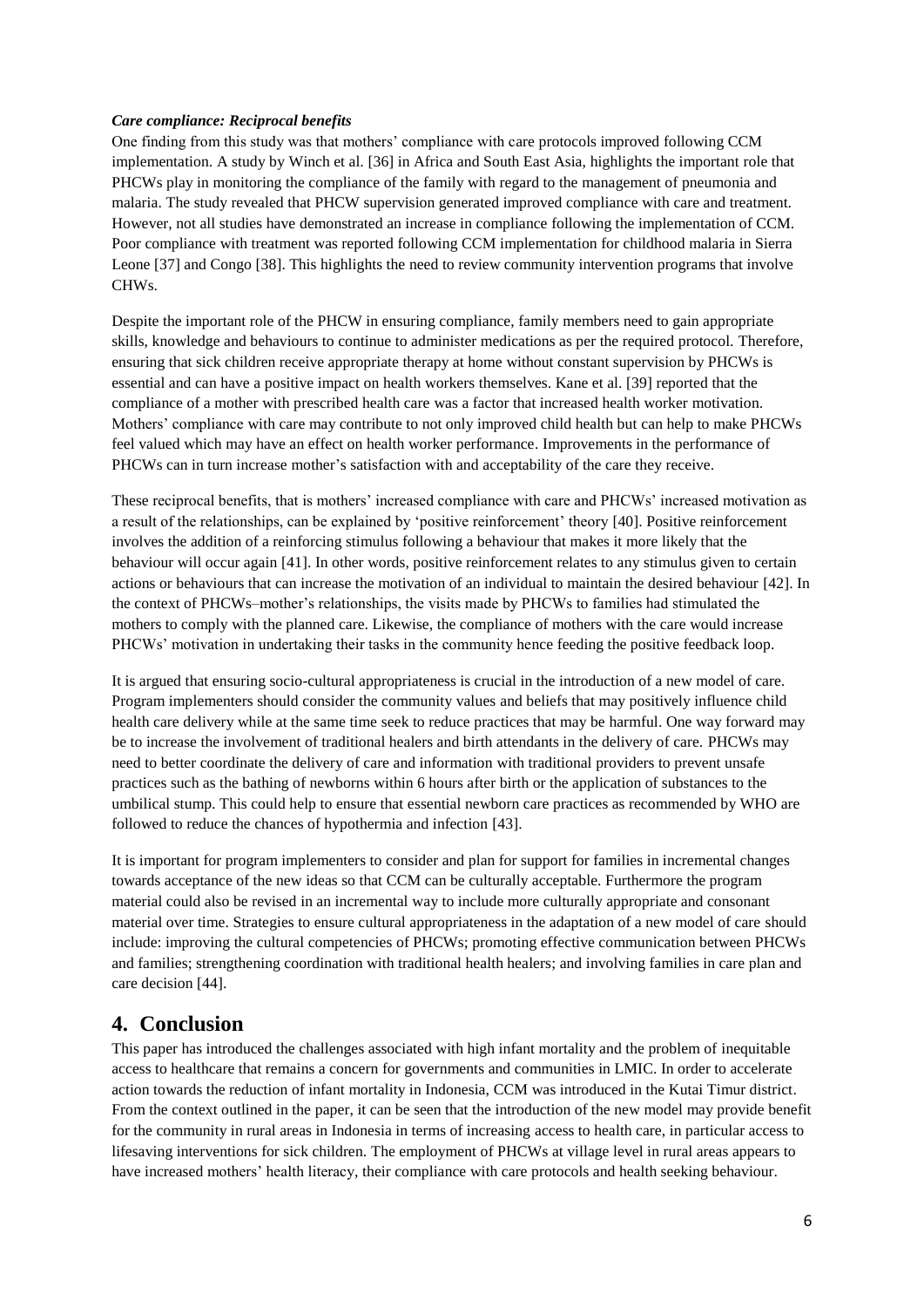More research is needed to identify the long term benefits of the CCM approach and furthermore to adequately resource the model with consideration to the increasing community needs and integrate CCM with other maternal and child health services in Indonesia.

# **Acknowledgement**

We would like to acknowledge the support of The Directorate General of Higher Education, Ministry of Education and Culture, The Republic of Indonesia who provided a scholarship for the first author to undertake a doctoral program at UTS that investigated CCM in Indonesia. We would also like to thank the staff at the Maternal and Child Health Integrated Program (MCHIP) and the Kutai Timur district health office and the families receiving care who enabled this research to be undertaken.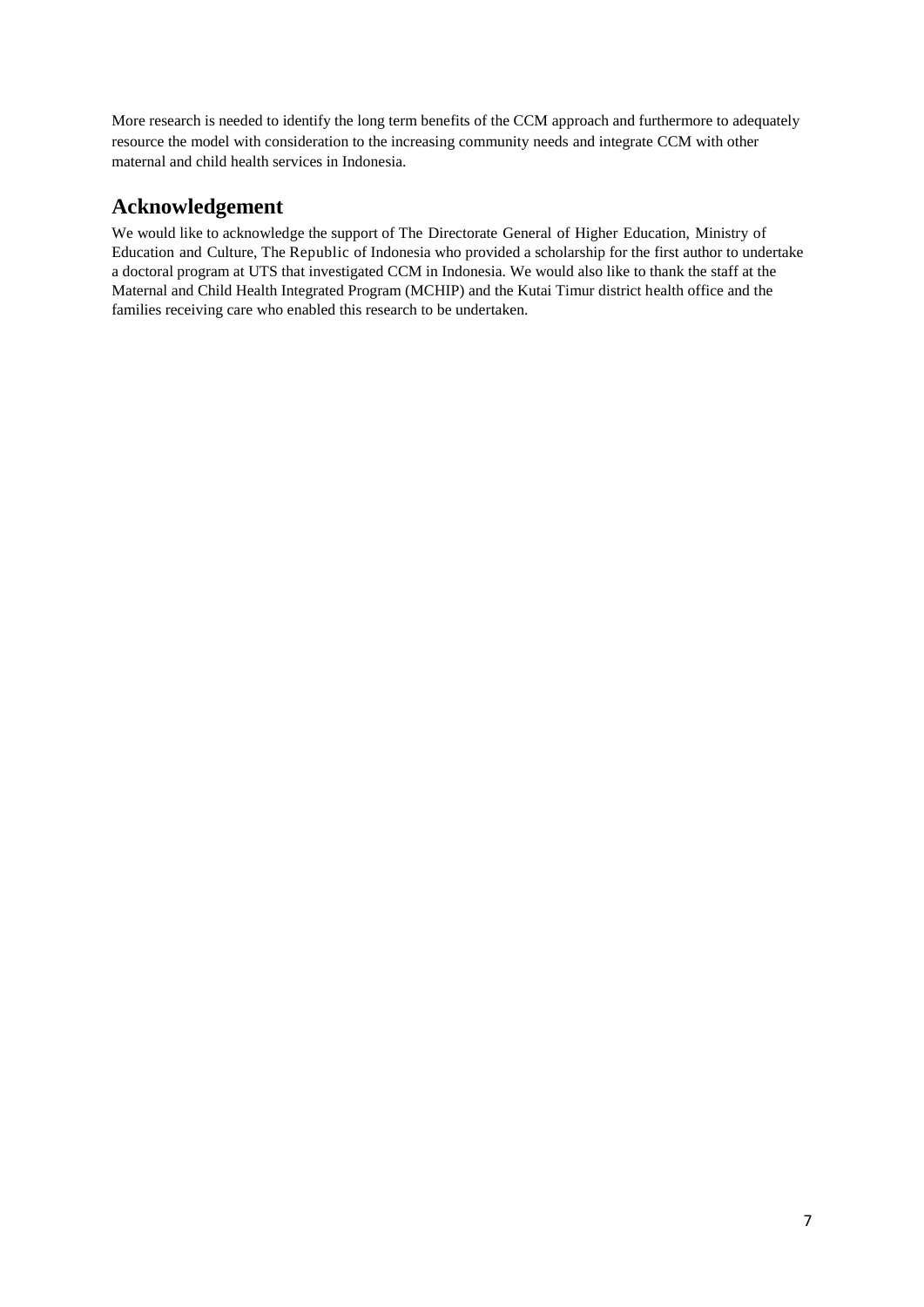### **References**

- <span id="page-7-0"></span>1. WHO. *Media center: The top 10 causes of death* 2013 22 September 2013]; Available from: [http://www.who.int/mediacentre/factsheets/fs310/en/index2.html.](http://www.who.int/mediacentre/factsheets/fs310/en/index2.html)
- <span id="page-7-1"></span>2. The World Bank. *Mortality rate, infant (per 1,000 live births)*. 2016 9 June 2016]; Available from: [http://data.worldbank.org/indicator/SP.DYN.IMRT.IN.](http://data.worldbank.org/indicator/SP.DYN.IMRT.IN)
- <span id="page-7-2"></span>3. Sutan, R. and S. Berkat, *Does cultural practice affects neonatal survival-a case control study among low birth weight babies in Aceh Province, Indonesia.* BMC pregnancy and childbirth, 2014. **14**(1): p. 1.
- <span id="page-7-3"></span>4. CORE Group. *Who We Are*. 2010 10 October 2010]; Available from[: http://coregroup.org/about-us/who-we-are-and-what-we](http://coregroup.org/about-us/who-we-are-and-what-we-do)[do.](http://coregroup.org/about-us/who-we-are-and-what-we-do)
- <span id="page-7-4"></span>5. CORE Group, et al., *Community Case Management Essentials: Treating Common Childhood illnesses in the Community*. 2010, Washington, D.C.
- <span id="page-7-6"></span><span id="page-7-5"></span>6. Wardlaw, T.M., E.W. Johansson, and M. Hodge, *Pneumonia: The forgotten killer of children*. 2006, UNICEF/ WHO: New York.
- 7. Kutai Timur District Health Office and MCHIP, *District Team Problem Solving to reduce infant mortality and improve maternal health*. 2011, Kutai Timur District health Office: Sangatta.
- 8. Theodoratou, E., et al., *The effect of case management on childhood pneumonia mortality in developing countries.* International Journal of Epidemiology, 2010. **39**: p. 155-171.
- <span id="page-7-8"></span>9. Wharton-Smith, A., H. Counihan, and C. Strachan, *Implementing integrated community case management: stakeholders experieces and lessons learned in three African Countries.* [www.malariaconcortium/org/learningpapers,](http://www.malariaconcortium/org/learningpapers) 2014.
- <span id="page-7-7"></span>10. Sazawal, R. and L. Black, *Effect of pneumonia case management on mortality in neonates, infants, and preschool children: A meta-analysis of community-based trials.* The Lancet Infectious Diseases, 2003. **3**(9): p. 547-556.
- <span id="page-7-17"></span>11. Soofi, S., et al., *Effectiveness of community case management of severe pneumonia with oral amoxicillin in children aged 2–59 months in Matiari district, rural Pakistan: a cluster-randomised controlled trial.* Lancet, 2012. **379** p. 729-737.
- 12. Marsh, D.R., et al., *Introduction to a special supplement: evidence for the implementation, effects, and impact of the integrated Community Case Management strategy to treat childhood infection.* American Journal of Tropical Medicine and Hygiene, 2012. **87**(5): p. 2-5.
- <span id="page-7-10"></span><span id="page-7-9"></span>13. Kutai Timur Government, *Sekilas Kabupaten Kutai Timur*. 2010.
- <span id="page-7-11"></span>14. Kutai Timur District Health Office, *Kutai Timur Health Profile*. 2010, Kutai Timur District Health Office: Sangatta.
- <span id="page-7-12"></span>15. Simkes UGM, *Gambaran sistem informasi dinas kesehatan Kutai Timur provinsi Kalimantan Timur*. 2007.
- 16. Guest, G., A. Bunce, and L. Johnson, *How Many Interviews Are Enough?: An Experiment with Data Saturation and Variability.* Field Methods, 2006. **18**(59).
- <span id="page-7-14"></span><span id="page-7-13"></span>17. Temple, B. and A. Young, *Qualitative research and translation dilemma.* Qualitative Research, 2004. **4**(2): p. 161-178.
- 18. Morse, J.M., *Emerging from the data: The cognitive processes of analysis in qualitative inquiry*, in *Critical issues in qualitative research methods*, J.M. Morse, Editor. 1994, Sage: Thousand Oaks.
- <span id="page-7-15"></span>19. Sandelowski, M., *Qualitative analysis: What it is and how to begin.* Research in Nursing & Health, 1995. **18**: p. 371-375.
- <span id="page-7-18"></span><span id="page-7-16"></span>20. Peshkin, A., *The Nature of Interpretation in Qualitative Research.* Educational Researcher, 2000. **29**(9): p. 5-9.
- 21. Ghimire, M., Y.V. Pradhan, and M.K. Maskey, *Community-based interventions for diarrhoeal diseases and acute respiratory infections in Nepal.* Bulletin of the World Health Organization, 2010. **88**: p. 216-221.
- 22. Nanyonjo, A., et al., *Community Acceptability and Adoption of Integrated Community Case Management in Uganda.* American Journal of Tropical Medicine and Hygiene, 2012. **87**(5): p. 97-104.
- 23. George, A., et al., *Community case management in Nicaragua: lessons in fostering adoption and expanding implementation.* Health Policy and Planning 2011. **26**: p. 327-337.
- 24. Sadler, K., et al., *Community Case Management of Severe Acute Malnutrition in Southern Bangladesh*. 2011, Save the Children, Feinstein International Center: Boston.
- 25. Young, M., et al., *World Health Organization/United Nations Children's Fund Joint Statement on Integrated Community Case Management: An Equity-Focused Strategy to Improve Access to Essential Treatment Services for Children.* The American Society of Tropical Medicine and Hygiene, 2012. **87**(5): p. 6-10.